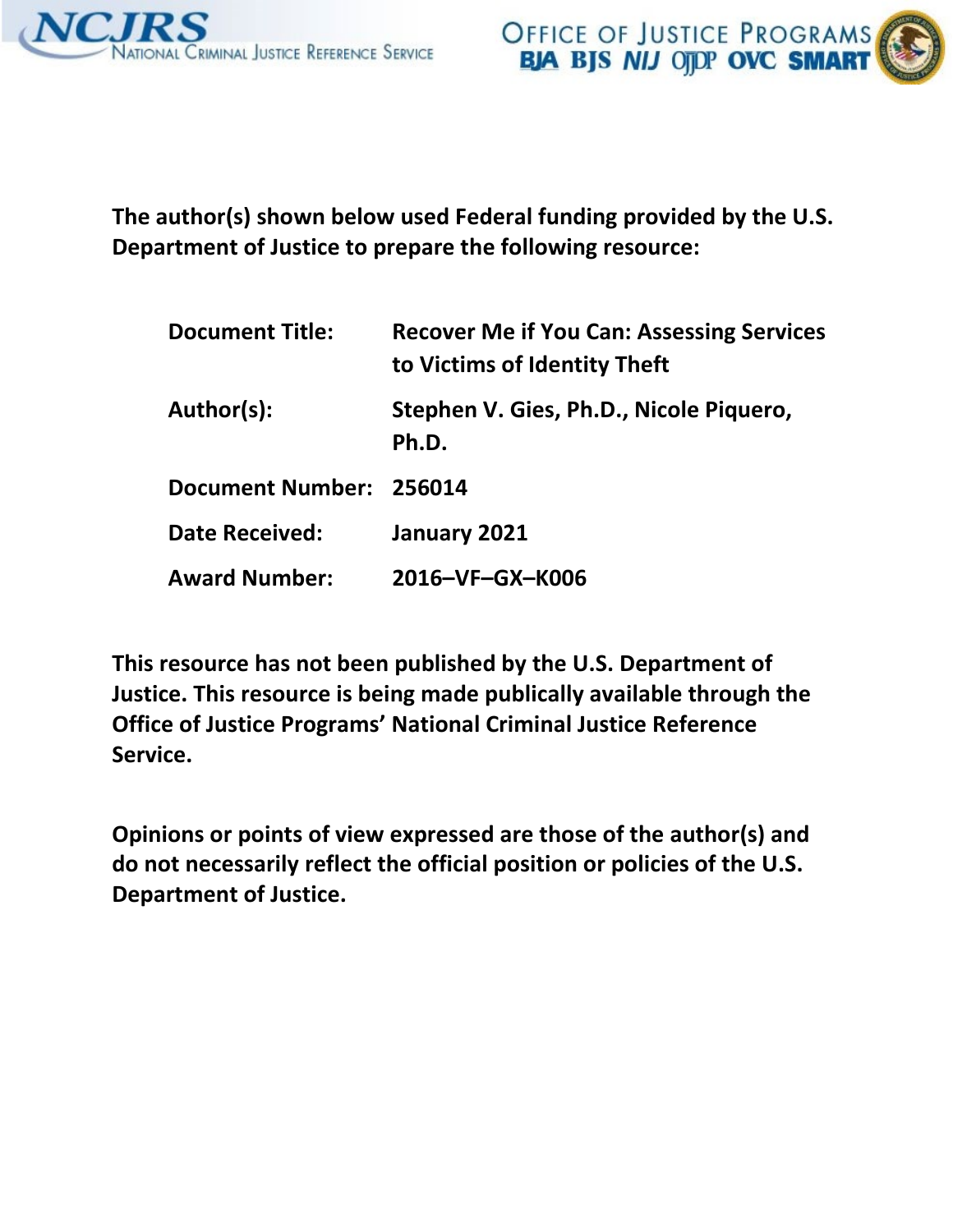# **Recover Me if You Can: Assessing Services to Victims of Identity Theft**

## **DRAFT FINAL SUMMARY OVERVIEW September 2019**

Grant No. 2016–VF–GX–K006 Project Period: January 1, 2017, to September 30, 2019

Principal Investigators:

## **Stephen V. Gies, Ph.D.**

Development Services Group, Inc. 7315 Wisconsin Avenue, 800 East Bethesda, MD 20814 301.951.6600 [sgies@dsgonline.com](mailto:sgies@dsgonline.com)

#### **Nicole Piquero, Ph.D.**

University of Texas at Dallas Program in Criminology 800 W. Campbell Road, AD42 Richardson, TX 75080 972.883.6268 [npiquero@utdallas.edu](mailto:npiquero@utdallas.edu)

Submitted to

## **Jessica Highland**

 Grant Manager National Institute of Justice 810 Seventh Street NW Washington, DC 20531

*This project was supported by Award No. 2016–VF–GX–K006, awarded by the National Institute of Justice, Office of Justice Programs, U.S. Department of Justice. The opinions, findings, and conclusions or recommendations expressed in this publication are those of the authors and do not necessarily reflect those of the Department of Justice.*

> This resource was prepared by the author(s) using Federal funds provided by the U.S. Department of Justice. Opinions or points of view expressed are those of the author(s) and do not necessarily reflect the official position or policies of the U.S. Department of Justice.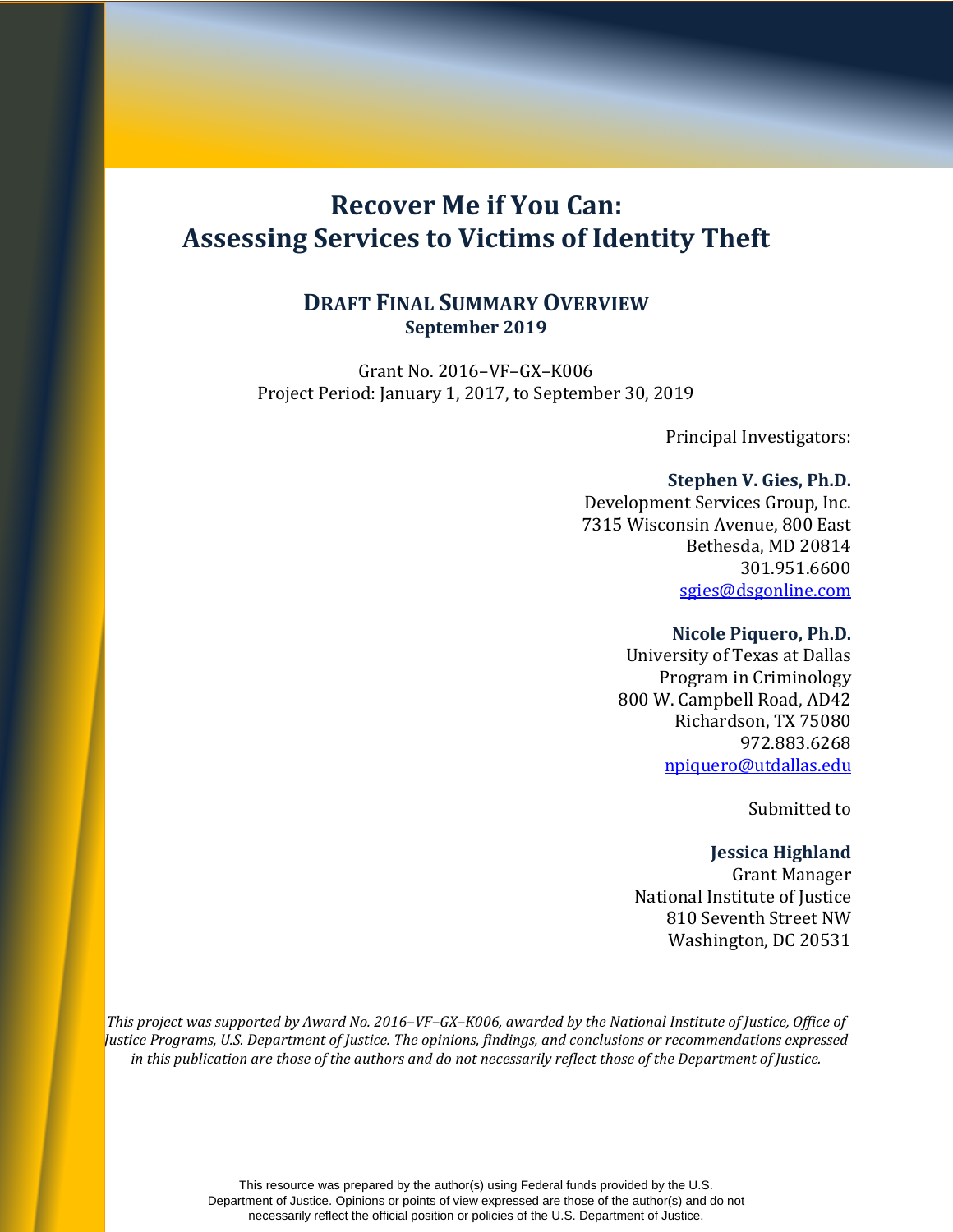#### **OVERVIEW**

The best way to deal with identity theft and the subsequent fraud is to take precautions to prevent it from occurring (e.g., Milne, 2003; Milne, Rohm, and Bahl, 2004; Piquero, Cohen, and Piquero, 2011). Nevertheless, like other crimes, there should be remedies to repair the harm caused by identity-based crimes. In the case of identity-based crimes, however, these processes have not been fully established. Moreover, there has been relatively little investigation into the strategies to repair the harm caused by identity-based crimes (Reyns and Randa, 2017; Payne and Kennett–Hensel, 2017).

#### **PROJECT DESIGN**

This multiphase project was designed to understand the effect and quality of services provided to victims of serious identity crime in the United States, to improve our understanding about victim experiences, and to identify the best ways of supporting victims who experience the ramifications of identity-based crime.

## **PHASE 1**

Phase 1 integrated existing data from the Identity Theft Supplement (ITS) administered as part of the Bureau of Justice Statistics' *National Crime Victimization Survey* (*NCVS*), with exclusive survey data collected in collaboration with the Identity Theft Resource Center (ITRC), to assess the impact of victim services on a variety of outcomes. The objective of this phase was to assess the impact of identity crime services.

#### **Methodology**

*Data.* The data for phase 1 were derived from two sources: 1) a survey of persons who requested assistance from the ITRC regarding a serious identity crime incident and 2) the Identity Theft Supplement (ITS) administered as part of the *NCVS.* The ITRC survey was designed to mirror several important items from the ITS to assess the outcome of serious identity crime incidents across the two samples 1 year after the initial contact with ITRC.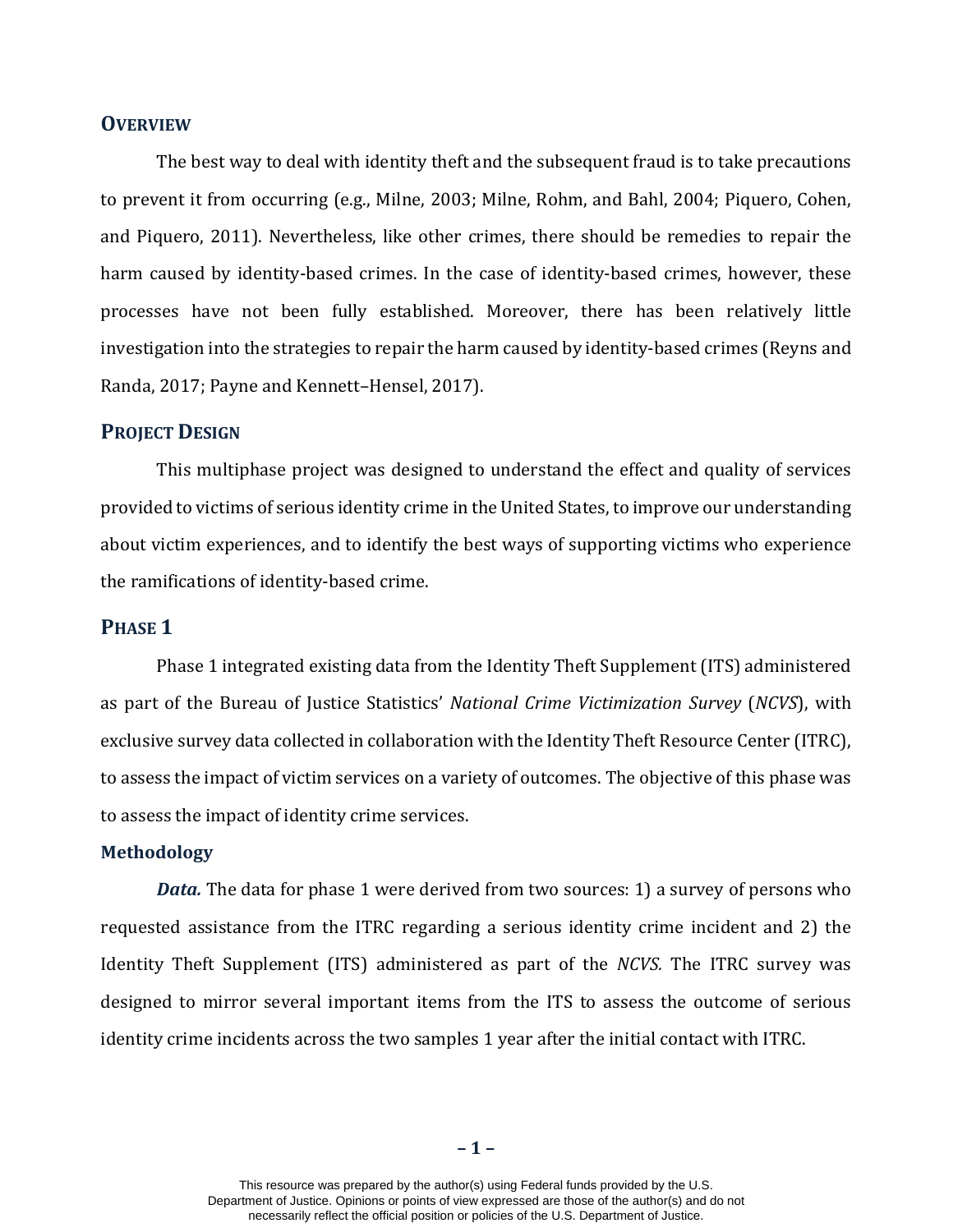*Sample***.** After removing all nonserious identity crime incidents (i.e., respondents who indicated only the misuse of an existing account) from the ITS, the sample was reduced to 6,320 respondents, with 287 subjects from the ITRC group and 6,033 subjects from the ITS group.

Next, because we are unable to randomly assign victimization, a propensity score matching (PSM) procedure was employed to make the two groups as comparable as possible by using the data available in both data sources. The covariates used in the matching procedure included key demographic variables that are likely to differ across the two samples: age, gender, race (white), married, income, and post–high school graduation.

Then we segmented the ITS sample into two groups. A no-treatment group consisted of those ITS respondents who did not report the identity crime incident and received no services. A treatment-as-usual group comprised those ITS respondents who reported the incident to any one of a variety of entities and thus received a diverse array of services. Each of these groups was compared with the subjects who contacted the ITRC.

*Outcomes.* The three groups were compared across five outcomes: 1) general problems, 2) financial problems, 3) physical health problems, 4) mental health problems, and 5) social problems. All items are summarized from a series of single items.

*Analysis.* The matching procedure yielded 5,162 untreated (ITS) and 106 treated (ITRC) cases. There were no significant differences (at p<.05) postmatching. A series of one-way ANOVAs was conducted to contrast the five outcomes across the three groups.

#### **Findings**

In five of these cases, the ITRC group reports more problems/experiences than either of the two ITS groups. Specifically, the ITRC respondents report more general problems, more financial problems, more employment/educational problems, more family/friend problems, and more physical health problems (see Table 1). In contrast, however, the ITRC subjects report fewer mental health problems.

This resource was prepared by the author(s) using Federal funds provided by the U.S. Department of Justice. Opinions or points of view expressed are those of the author(s) and do not necessarily reflect the official position or policies of the U.S. Department of Justice.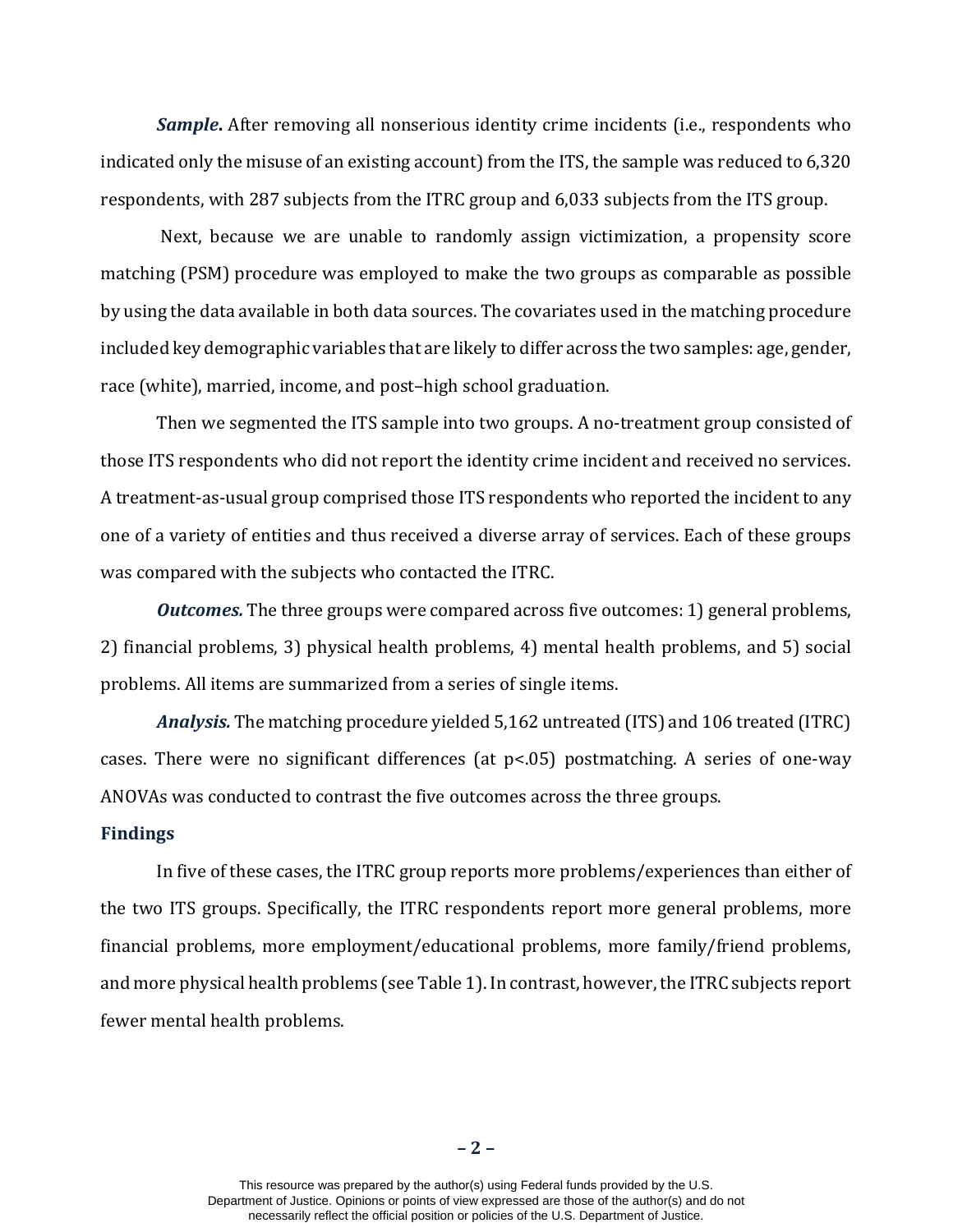| Table 1. Three-Group Comparison of Problems/Experiences Attributable<br>to Identity Theft Victimization Based on Reporting |                       |                    |                            |
|----------------------------------------------------------------------------------------------------------------------------|-----------------------|--------------------|----------------------------|
| <b>Type of Problem</b>                                                                                                     | <b>ITS No Contact</b> | <b>ITS Contact</b> | <b>ITRC</b>                |
| General Problems                                                                                                           | .019(0.139)           | .012(.111)         | $.958(.201)^{a}$           |
| <b>Financial Problems</b>                                                                                                  | .048(.213)            | .055(.228)         | $.431(.499)^{a}$           |
| Employment/Educational Problems                                                                                            | .018(.133)            | .017(.129)         | $.206$ (.407) <sup>a</sup> |
| Family/Friend Problems                                                                                                     | .064(.245)            | .035(.183)         | $.386$ (.490) <sup>a</sup> |
| Mental Health Problems                                                                                                     | .890(.312)            | .825(.379)         | $.763$ (.427) <sup>a</sup> |
| Physical Health Problems                                                                                                   | .265(.442)            | .225(.417)         | $.527(.502)^{a}$           |
| $p$ <.05                                                                                                                   |                       |                    |                            |

*Limitations.* These findings should not be taken as an indication that the specialized customizable services provided by the ITRC to help victims of serious identity-based crimes are ineffective, as there were several limitations. First, subjects who contacted the ITRC and subsequently responded to our survey (M=3.21, SD=2.06) suffered significantly more (t [91.24]  $= -6.83$ ,  $p = 0.00$  losses than those in the ITS sample (M=1.72, SD=1.40). Thus, while we restricted the sample to victims of serious identity-based crimes, there appears to be a wide degree of variation in seriousness—even within those identity-based crimes identified as serious and for which we could not control. Further, it is likely that this degree of crime seriousness is exactly what prompted these individuals to contact the ITRC in lieu of or subsequent to other entities, resulting in a selection effect in which the negative findings are an artifact of the seriousness of the crime.

Moreover, it is reasonable to assume that more-serious cases take more time than lessserious cases to fully resolve. For example, nearly 40 percent of the ITRC respondents indicated that their case had not been cleared/resolved 1 year after the incident. Thus, it is possible that 1 year is simply an insufficient follow-up period to fully assess the impact of the ITRC services.

Another consideration is that there is, unfortunately, little to no available evidence regarding the victim's implementation of the ITRC prescribed action plan. Thus, it is possible that the findings reflect not a fundamentally flawed theory or practice by the ITRC but instead derive from missteps in execution (i.e., the clients did not follow through with the plan). In fact, qualitative data suggest that this is may be accurate.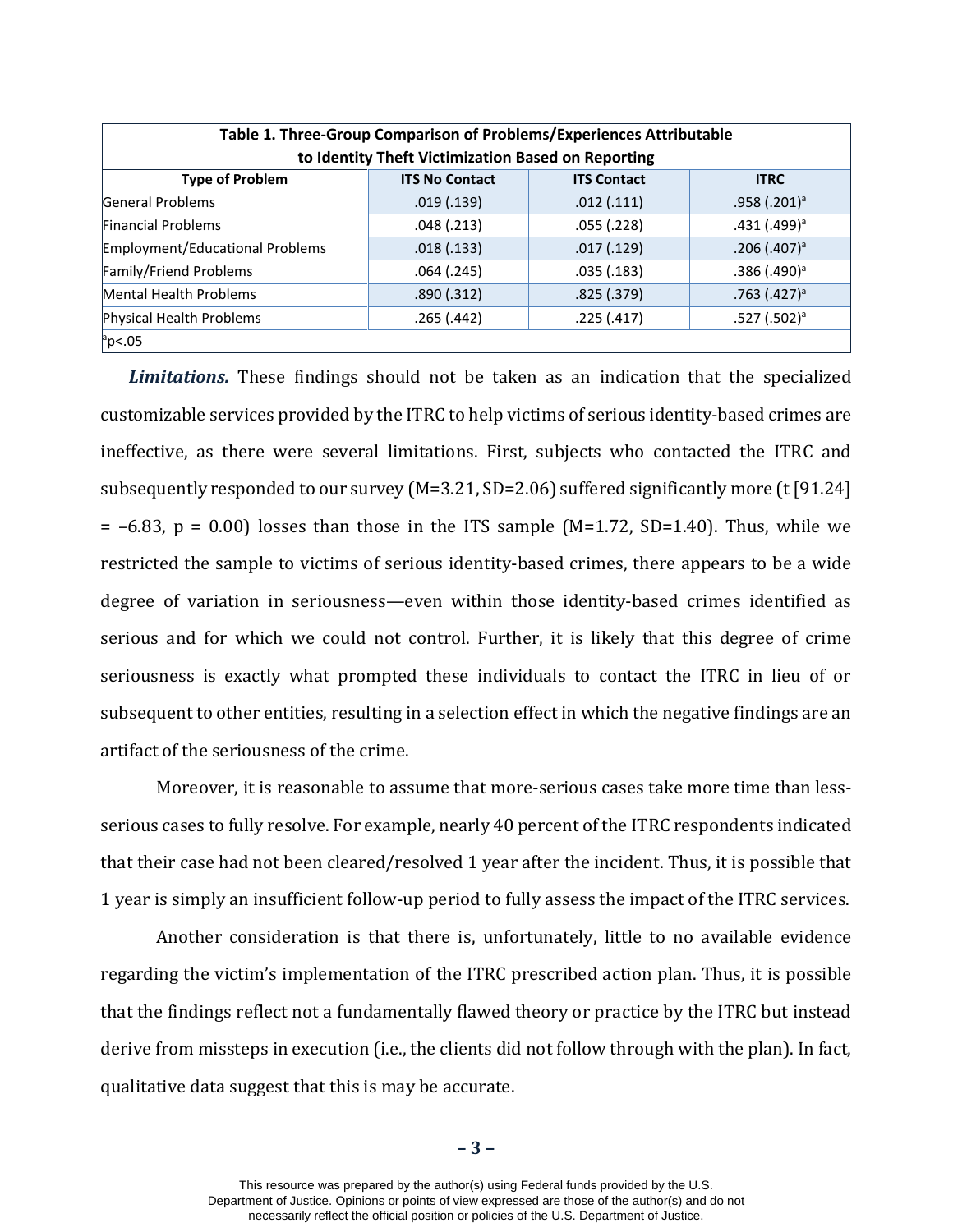#### **Implications**

This study contributes to a small but growing body of literature that suggests like victims of violent crime, identity-based crime victims suffer a considerable amount of emotional and physical stress (Golladay and Holtfretter, 2017). Moreover, the findings of this research provide policymakers, practitioners, domestic law enforcement agencies and the general public with several important implications for better addressing the investigation, prosecution, and remediation of identity-based crimes.

First, in the review of the literature we found a general lack of clarity in delineating the differences as well as documenting the connectivity between identity theft and the subsequent fraud perpetrated with that stolen information. As noted earlier, the thieving of PII is an antecedent to the crime of fraud, but these terms are often used interchangeably. Such lax language causes definitional problems that in turn likely leads to a misrepresentation regarding the nature of the criminal acts, victim experiences, and the need for law enforcement–based investigations, and victim remediation practices.

For example, compared to fraud, the thieving of PII by itself has no intrinsic monetary value. This basic difference influences how the victim may perceive the crime which in turn sets off a ripple effect throughout the criminal justice process. In most cases, the stolen PII is simply a piece of paper or a file stored in an electronic format. As such, the victim may perceive the harm suffered from identity theft as insignificant, and the crime therefore as minor. As a result of the lack of perceived value and the degree of ambiguity surrounding the crime, identity theft is often met with apathy by both the victim and law enforcement officials. However, the reality of the matter is that the value of one's identity far exceeds the cost of the paper it's printed on or the file space in which it is stored. The important point here is that at the moment when it is discovered that the PII is used fraudulently to obtain something of worth, it suddenly takes on a tangible value. Moreover, once the value is established, it stands to reason that the crime will be perceived as more egregious in nature, and those impacted are more likely to seek help in resolving it (Baumer and Lauritsen, 2010; Skogan, 1976). This is consistent with studies on

**– 4 –**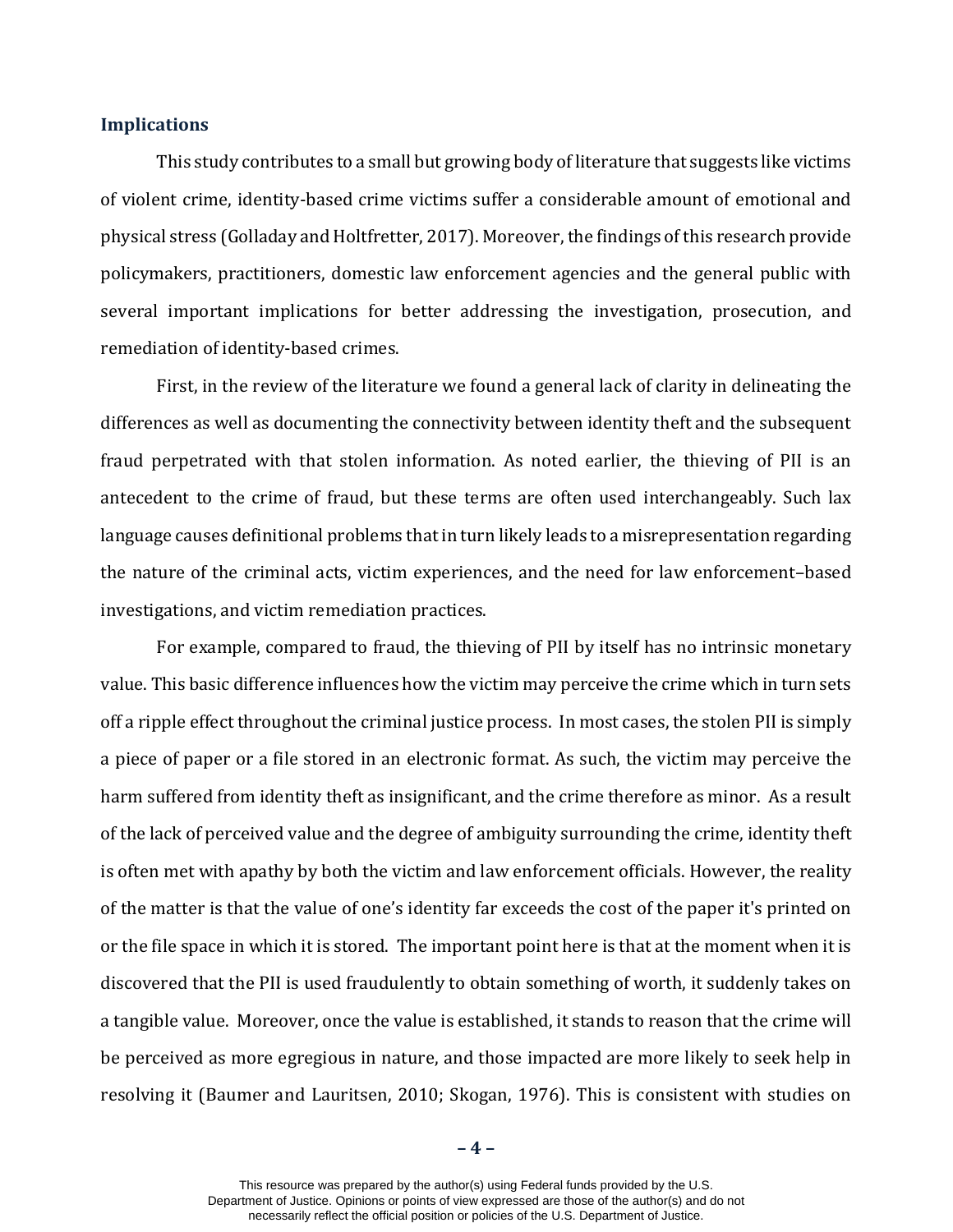victims that have consistently found that when a crime is perceived to be more serious in nature, the victim is more likely to report it to the police (Reyns and Randa, 2017; Reyns and Englebrecht, 2013; Gottfredson and Hindelang, 1979).

The important policy implication derived from a clearer understanding of the differences between these crimes is that a paradigm shift is required in which policymakers, practitioners, domestic law enforcement agencies and citizens themselves begin to value PII as much as those who steal the information do and thus put more emphasis on the original theft of the PII as opposed to only the subsequent fraud. Such an emphasis could enable victim service providers like the ITRC to more proactively support victims of identity theft before their information is used for identity fraud and, ideally, limit the impacts of the theft on financial losses or the misuse of medical or government benefits (Ricks and Irvin–Erickson, 2019).

A second important finding from this research is that individuals who suffer from serious identity fraud face more formidable problems than individuals who are victims to less serious crimes and consequently require more intensive services. This finding has important policy implications in how service providers can provide the quality of care to identity crime victims. One potential avenue that providers may wish to investigate is the use of case triaging. Although the concept of triage applies to all resource allocation issues, it is most commonly discussed in the field of medicine (Koenig and Schultz, 2010). In essence, triage systems are used in medical-care systems to determine who gets care first when there are more people who need care than there are available resources to care for them. Such a system ensures the patients who need lifesaving treatment or other immediate attention are seen before those who may be presenting for a less serious condition.

A similar system could be established with identity-based crimes. As we noted earlier, identity-based crimes are rising almost yearly. This rise, coupled with the fact that there appears to be quite a large gap in the degree of seriousness both across the broader spectrum of identity-based crimes and even within the narrower scope of those crimes identified as serious, suggests that triaging cases into high-, medium-, and low-need-based case management

**– 5 –**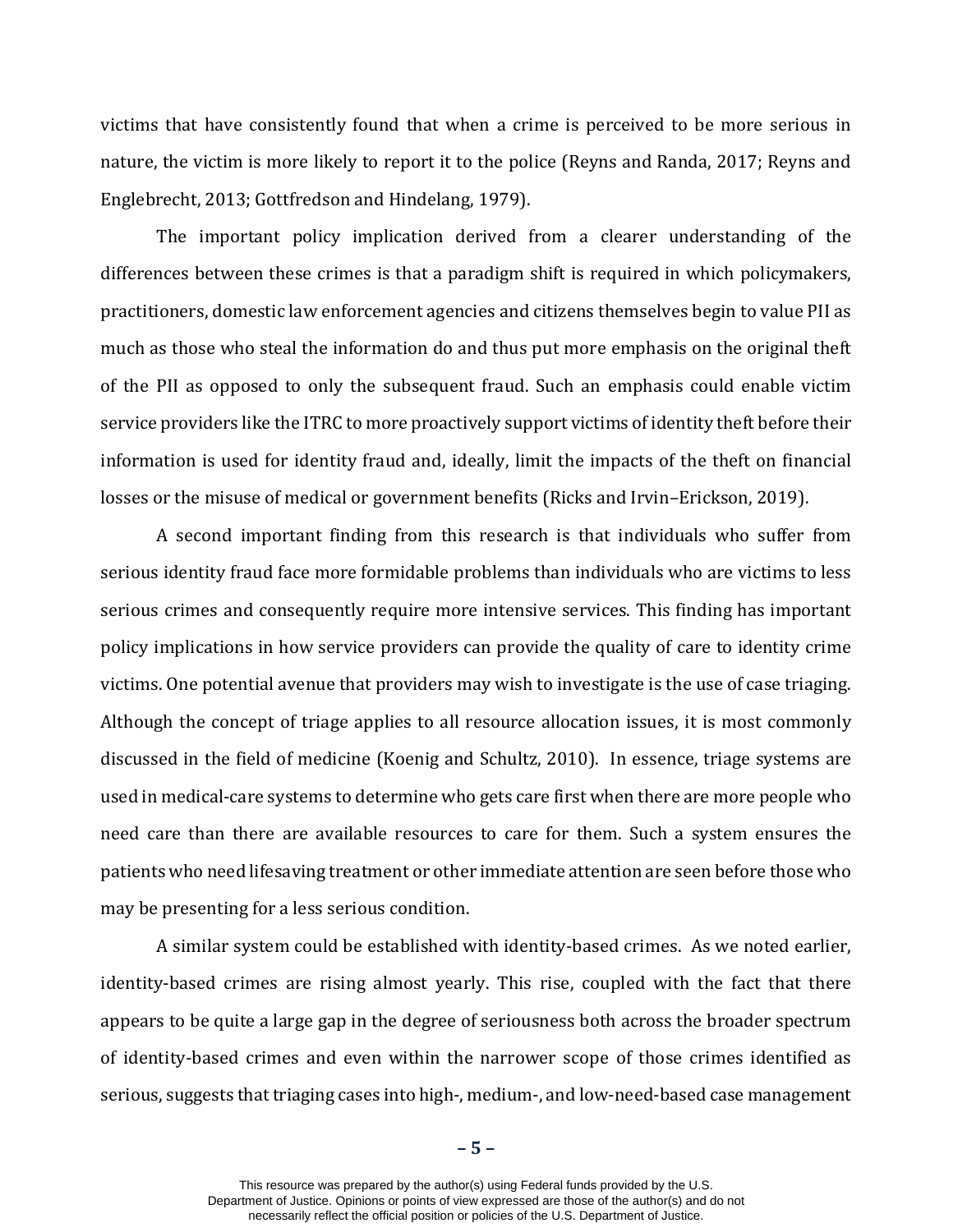structures may be a more efficient use of resources and ultimately provide higher quality of care to a wider array of victims.

Finally, while this study was more focused on the remediation needs of victims, the findings also have some important implications for law enforcement investigations of identitybased crimes as it relates to victim satisfaction. Specifically, the cross-jurisdictional nature coupled with the highly technological aspects of identity-based crimes makes it difficult for local law enforcement to effectively address the complex nature of these crimes. For these reasons, investigating cyber-crime has traditionally fallen under the purview of the FBI, with little involvement from local police (Police Executive Research Forum, 2017). As a result, we believe there is a fundamental need to restructure the reporting of, investigation, and response to identity-based crimes in order to produce a more focused, yet collaborative approach that can yield more capability and capacity than local law enforcement to effectively deal with these crimes. For example, one potential way to do this is by expanding the use of the Utah Model of Operation Wellspring, an FBI initiative through which state and local law enforcement officers are embedded in and trained by the FBI (Police Executive Research Forum, 2017). The bottom line is that the criminal justice system must reevaluate the processes by which they are dealing with identity-based crimes in order to match the way identity thieves operate in the digital world.

## **PHASE 2**

Phase 2 utilized qualitative data collected from experts in the field, to expand our understanding about identity crime victimization and the interaction between individuals and organizations. Specifically, in this phase we conducted focus groups with professionals working in identity crime victim services, including private investigators, fraud examiners, victim service professionals, and executives of firms providing victim and protection services. There were two primary questions that structured the focus groups:

- 1. How do experts in the field of identity theft define the victims of identity theft?
- 2. How can the services for victims of identity theft be improved or expanded?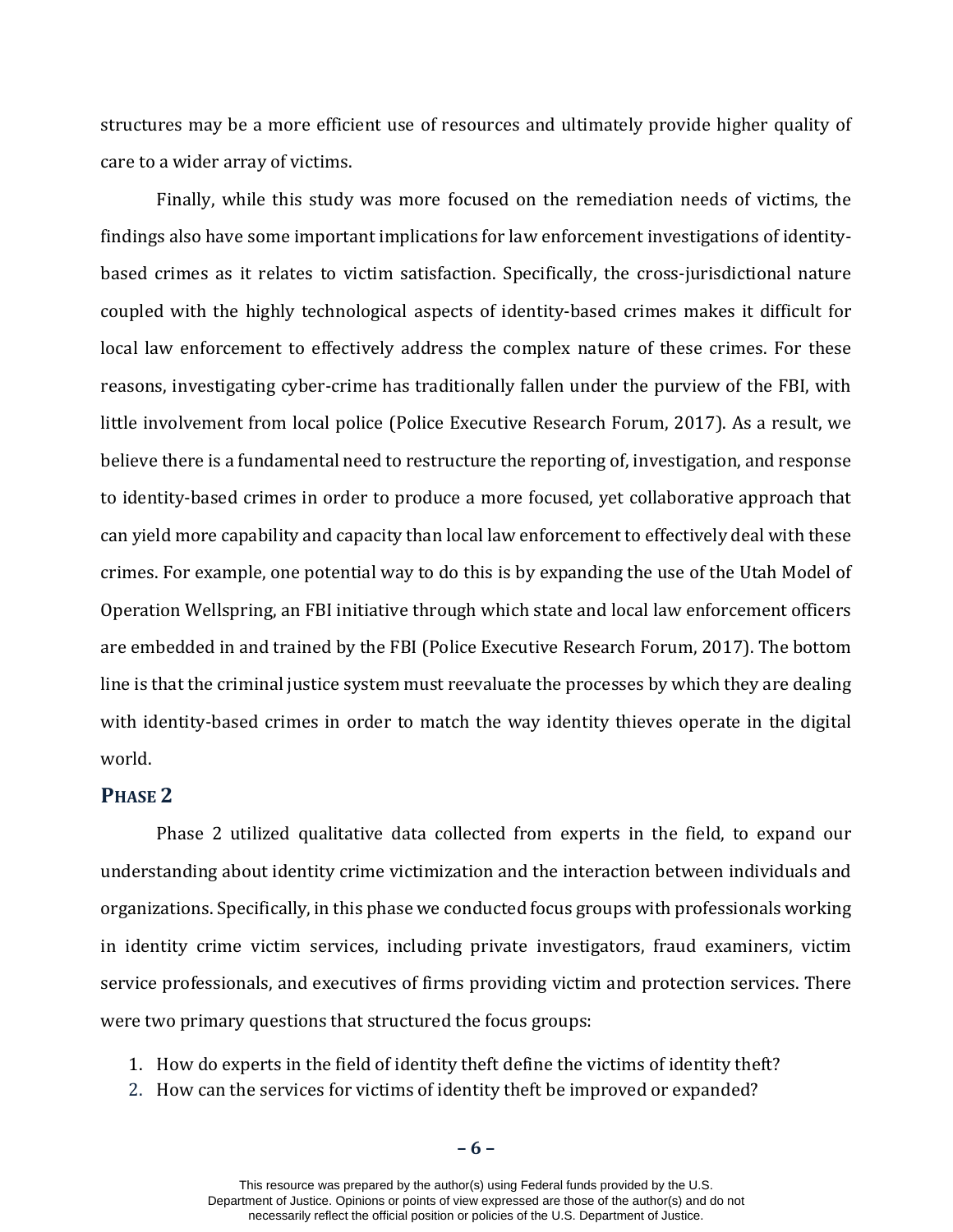#### **Methodology**

*Participant Recruitment.* In coordination with the ITRC, we made an initial list of 10 professional meetings that had a direct or indirect focus on identity-based crimes. Of the 10 organizations that were contacted, 2 agreed to participate: the Association of Certified Fraud Examiners and the National Center for Victims of Crime. In addition, we conducted focus groups with professionals who regularly engaged with the ITRC but who are not ITRC staff.

*Sample.* The recruitment process produced a total of 50 participants, across seven focus groups, with 45 people being involved in focus groups and 5 electing one-on-one interviews.

*Data Collection.* A focus group interview guide was used to prompt the 1-hour discussion. All focus groups were audio-recorded, with the research team also taking notes and producing an initial set of field notes. The audio recordings were transcribed.

*Analysis.* The research team used a deductive coding scheme. All transcripts were coded by the principal investigator and a research assistant, using NVivo to manage the coding process and to enable interrater reliability verification and examination.

#### **Findings**

*Defining the Victim.* Focus group participants were asked by the facilitator at the start of each session, "Who is the victim when there is identity theft?" This question elicited a consensus view that there is not a single victim within incidents of identity crimes. Participants identified several victims, including the businesses that have been breached, the businesses that have been defrauded, the company staff who have been defrauded, shareholders, family members associated with the breached record file, fellow customers of firms, and the individuals whose personally identifiable information (PII) had been taken. The results of this phase suggest an expansion of the dual model of identity crime victimization to a new tri-partite model that includes not only the 1) individual whose information was stolen and 2) the organization that will ultimately be defrauded, but also 3) the organization or entity that is the subject of an intentional data breach leading to the exposure or the theft of protected information.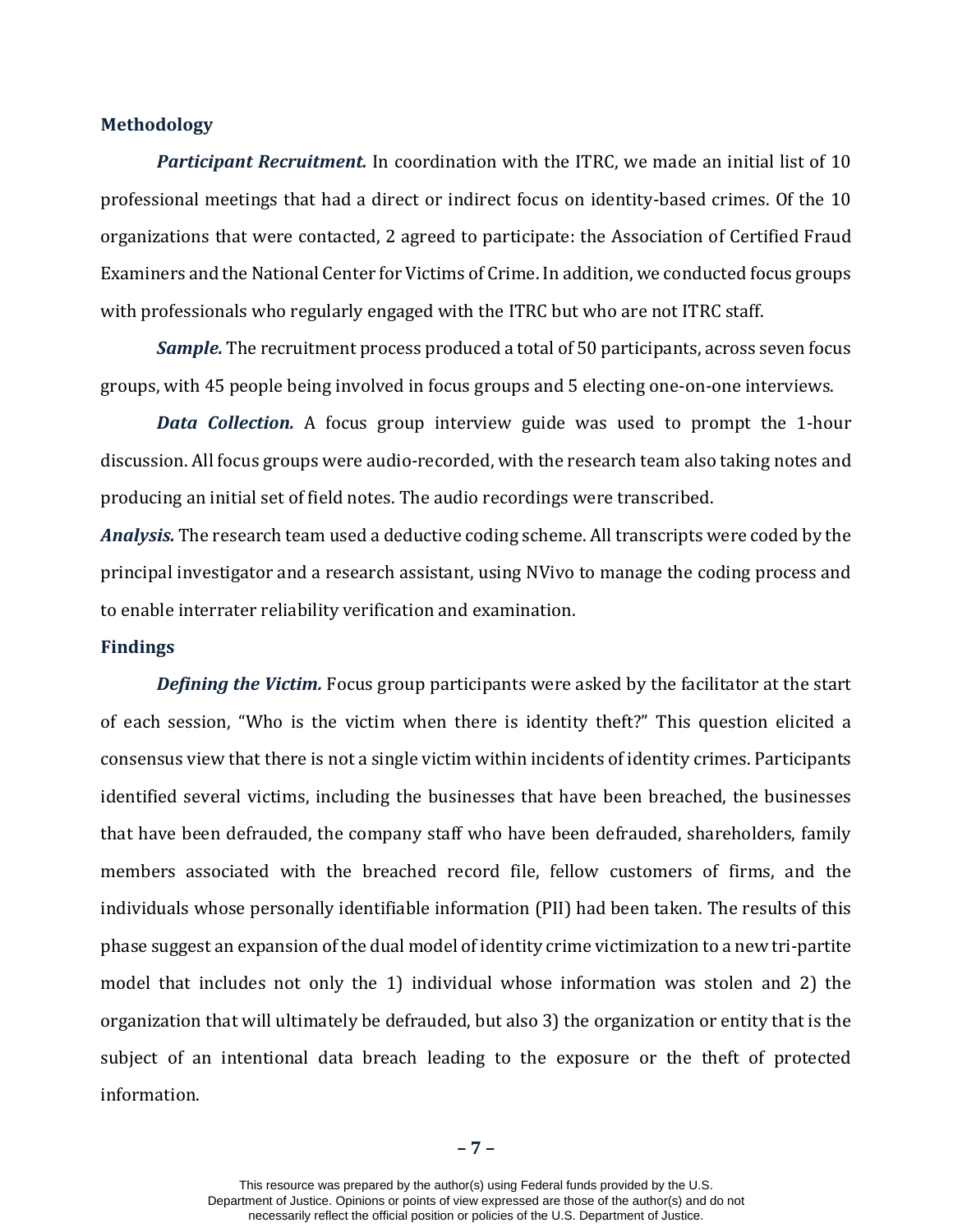Another key focal point of the discussion on victims highlighted those who are most vulnerable and the least able to respond once their information has been taken. This manifested as concern about foster children, 13- to 18-year-olds, seniors, victims of domestic violence, and undocumented immigrants.

*Improving Services for Victims.* Participants were specifically asked about which types of services could be improved or expanded to better support victims as they sought to address the ramifications of their victimization. These conversations were eclectic and varied across the focus groups. Participants did, however, consistently emphasize the general lack of services for victims, including educational programming that may aid in the prevention of identity crimes.

*The Next Big Thing.* Participants were asked to identify where they see the future of identity-based crimes going and what services these future victims may need. The dominant area of concern, expressed across all focus groups was the rise of synthetic ID[1s](#page-9-0), as seen in this quote:

Even though synthetic IDs are starting to manifest, we haven't seen them reach peak yet. Right? This is going to be a big, big problem in 8 to 10 years.

#### **Implications**

-

Services for individuals who and organizations that have been victims of identity theft and associated identity fraud will continue to be needed, with a likely increase in the expertise required to fully support victims as the sophistication of the criminal actors increases. As a result, we believe that victim services for identity-based crimes should be tailored to the type of identity crime incident, provided by an entity with the expertise and sophistication required to address the issue, and able to be sustained over time. Moreover, as with many consumerbased crimes, there is a significant need for regular, continued education and efforts to raise awareness for evolving threats and prevention methods.

<span id="page-9-0"></span><sup>1</sup> A synthetic identity is one in which a criminal combines real and fake information to create a brand-new identity. For example, real name and birthdate lifted from an online account may be combined with an address made up on the spot, a Social Security number (SSN) stolen via a data breach and an email address that has not been used in years. This information is then used to open fraudulent accounts and make fraudulent purchases. <https://www.idtheftcenter.org/synthetic-identity-theft-the-frankenstein-of-identity-crime/>

This resource was prepared by the author(s) using Federal funds provided by the U.S. Department of Justice. Opinions or points of view expressed are those of the author(s) and do not necessarily reflect the official position or policies of the U.S. Department of Justice.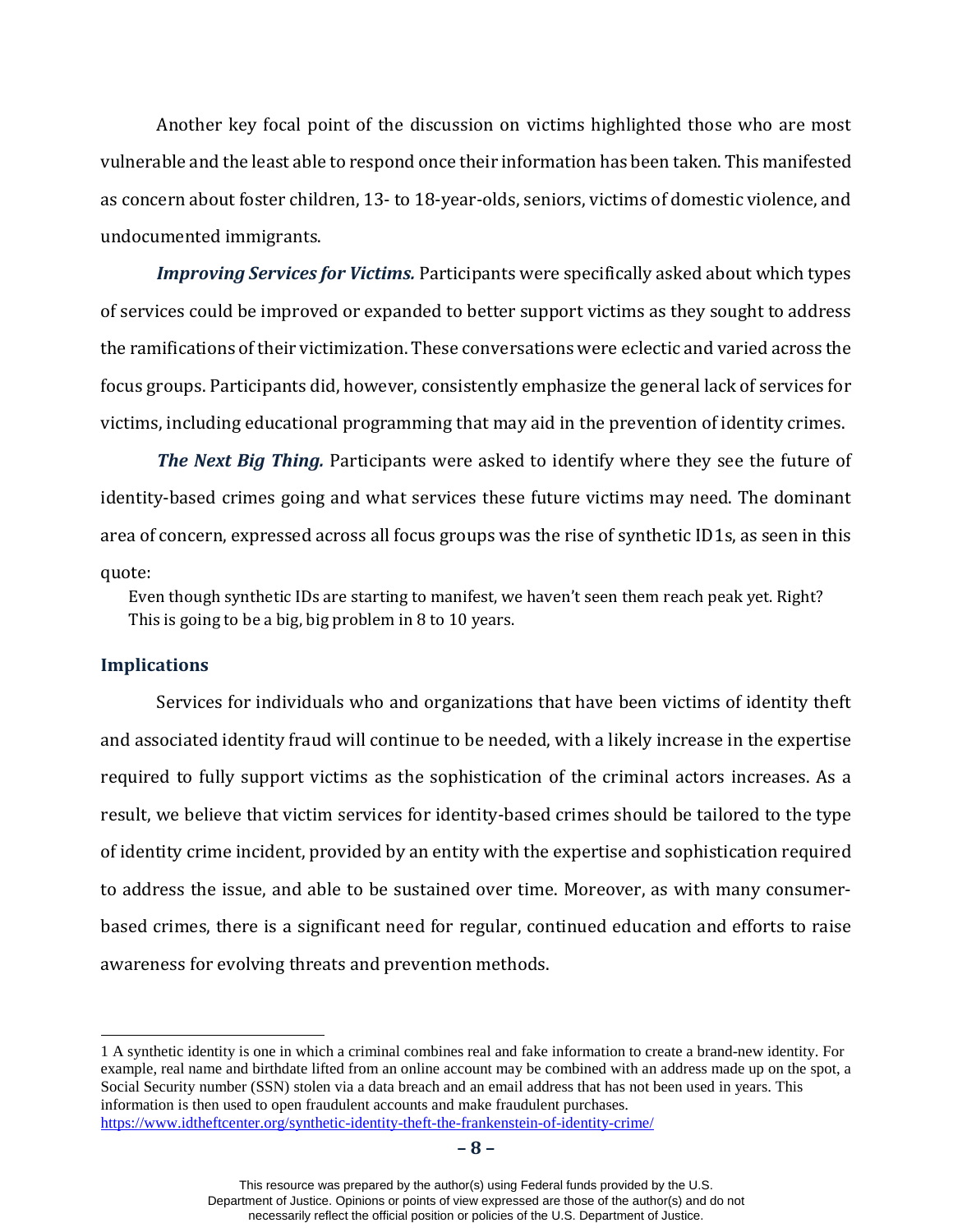Finally, there is a very real sense that everyone has already been victimized, and that the challenge of providing services within an environment of population wide victimization simply lacks precedent or clear conceptualization. Our tri-partite model of victimization adds to our understanding of identity theft by providing a more precise and complete explanation of how victimization occurs, which we hope, through application and further development, can help improve victim services both for organizations and individuals.

## **PHASE 3**

Phase 3 of the project was designed to understand the service delivery of the ITRC victim call center through interviews with victims who had used ITRC services. It concentrated on three key research questions:

- 1. How do victims of serious identity-based crime describe their victimization experience?
- 2. Do victims of serious identity-based crime who receive victim support services from a nonprofit view those services as helpful or useful?
- 3. What areas of need remain for victims of serious identity-based crimes who have used some victim services?

#### **Methodology**

*Participant Recruitment.* Subjects were recruited from a list of 70 potential interviewees provided by the ITRC to the research team. The sample included clients who were willing to be contacted for follow-up research. For each potential interviewee, we used three waves of telephone-based recruitment, leaving a detailed message each time. Of these 70 potential interviewees, 8 contained out-of-date information, 22 did not respond, 15 declined to participate, and 8 agreed to participate but failed to appear for the scheduled interview.

*Sample.* Of the 17 completed interviews, 7 were female and 10 were male. Out of respect for their prior victimization, we did not ask any additional demographic questions. They had experienced a broad range of identity-based crimes, had different types of resolution statuses, and had each used multiple types of victim services.

*Data Collection.* Each interview was completed on the telephone and was audiorecorded. The 45–60 minutes interviews followed a semi structured interview guide, and all

**– 9 –**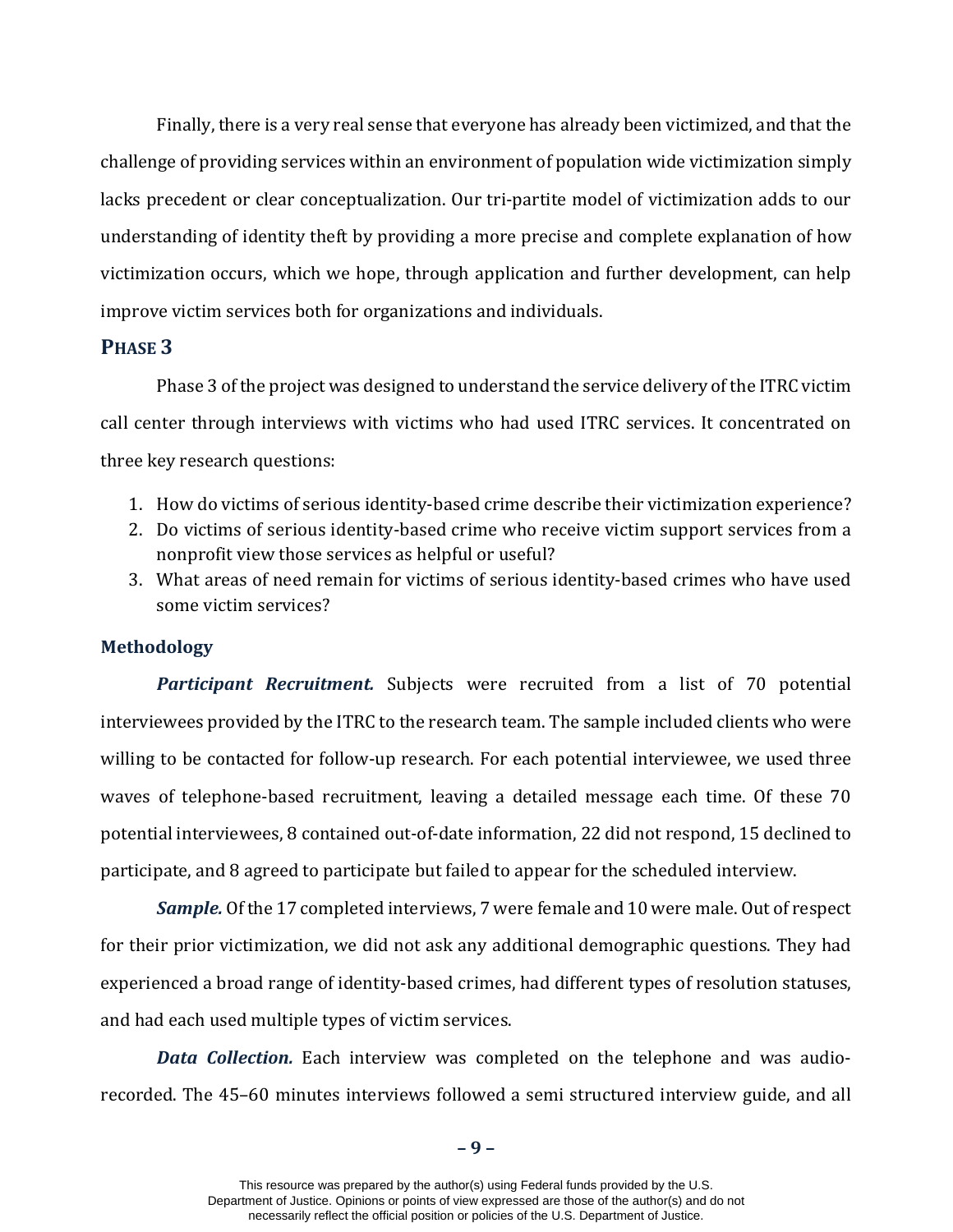interviews were completed by one interviewer with extensive experience in qualitative research. Following each interview, a member of the research team transcribed a de-identified audio file.

*Analysis.* The completed transcripts were uploaded to NVivo to enable the coding process. Both open and closed codes were used. Closed codes were based on existing literature on victim services and focused on the sequential experiences of victims. These codes included discovery of the incident, initial response to the incident, seeking services for remediation, satisfaction with services, resolution status, and long-term impacts. During the coding process, open codes were created to provide thematic grouping and analysis within each of these broader, closed codes. To ensure intercoder reliability, two members of the research team coded all transcripts. The team members reviewed all quotes where 80 percent agreement among the coders was not achieved, came to consensus on the appropriate code, and recoded. **Findings**

*Discovery of the Incident.* Victims discovered the identity-based crime in a variety of ways. Data breach victims were notified by the point of potential breach (i.e., banks, credit cards, stores, etc.). In non–data breach cases, victims were alerted when their application for government benefits (Social Security, income tax forms) was denied, they were stopped by law enforcement in a case of mistaken identity, or they found fraudulent activity via self-monitoring.

*Initial Response to the Incident.* Most victims initially felt fearful, angry, violated, and anxious. The emotional tumult held throughout the experience as well, as one interviewee felt the entire process was "kind of {an} emotional rollercoaster."

*Seeking Services for Remediation.* Many respondents immediately tried to search for remediation methods over the Internet. For victims of financial fraud, the initial response was to contact their financial institution. Few respondents turned to law enforcement. Otherwise, participants sought out services that aligned with the type of identity crime they experienced.

*Satisfaction With Services.* Respondents shared varying levels of satisfaction with services, depending on the type of identity-based crime they experienced and whether it was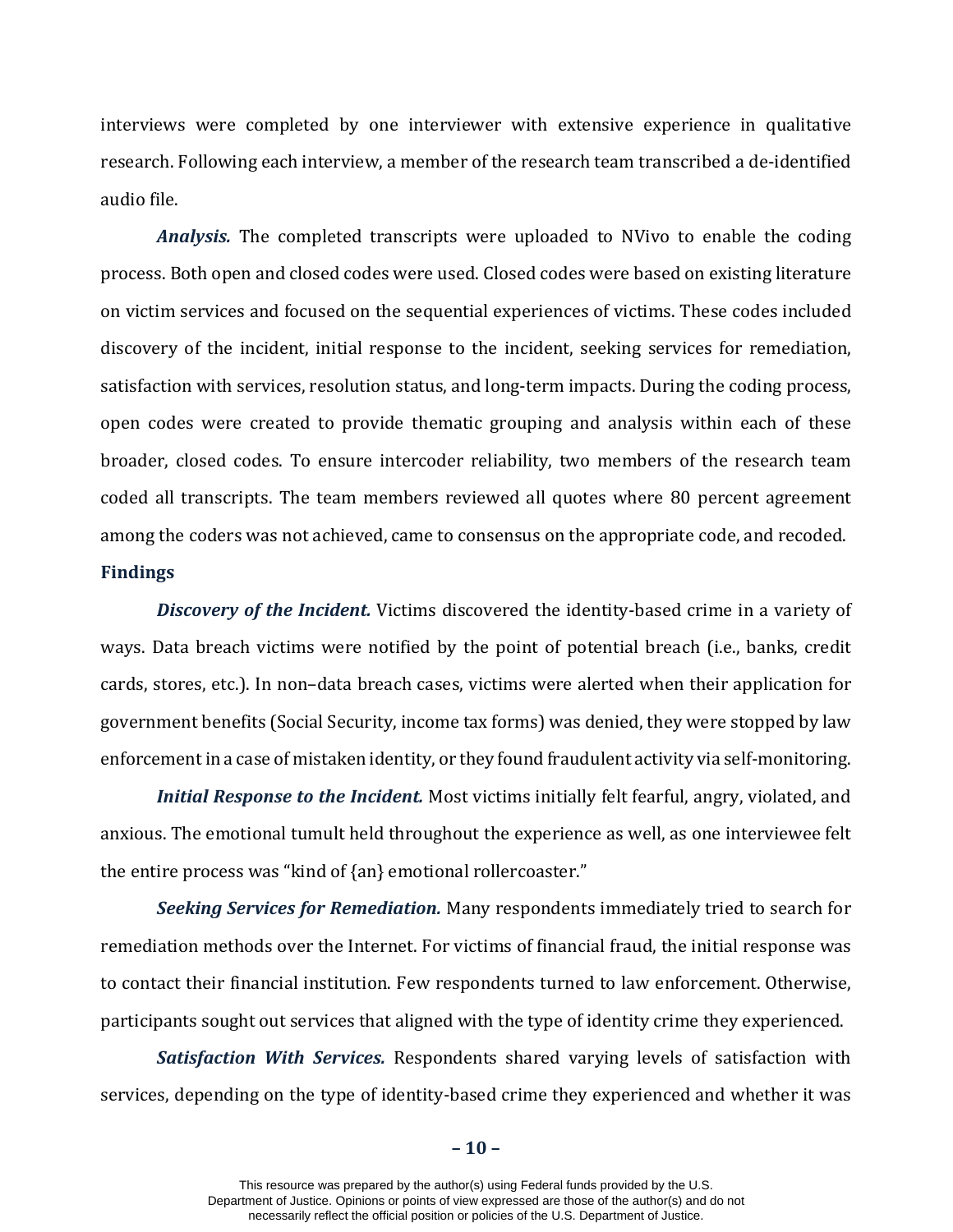resolved. Victims reported the most helpful services were the ITRC, law enforcement, and legal services. However, many victims indicated that nothing was particularly helpful.

*Resolution of the Incident.* In most cases of financial fraud, victims indicated the incident was fully resolved by the financial institutions. Nevertheless, several victims felt their cases were not fully resolved, because of hurdles with law enforcement. In addition, many victims still echoed the fear that their information is still "out there."

*Long-Term Impacts.* Generally, most victims reported checking their financial accounts more often to watch for any indication of fraud. Additionally, many victims reported lowered trust in financial and government institutions. For example, one interviewee acknowledged,

I guess it's made me into a little bit of a skeptic as far as, you know, entering any information, not just with taxes but just my information online.

#### **Implications**

One unique element to this project was the inclusion of victims who experienced identity theft and a variety of subsequent fraud crimes (e.g., governmental, criminal, financial). To our knowledge, no existing study has interviewed victims of each type of fraud in a single study.

From these comparisons, we learned of both similarities and differences between financial and other types of identity-based fraud victims. All victims we interviewed had similar experiences with having to manage the negative emotional impact of their victimization, sought initial information about remediation advice through Internet searches, engaged law enforcement after being instructed to do so by an intermediate organization, and reported making small adjustments to their personal behaviors to prevent subsequent fraud. However, victims of identity-based crimes that were not primarily financial had a much more negative experience with seeking support or assistance from the defrauded organization, reported lower levels of issue resolution, and were more likely to know their perpetrator.

Finally, it seems likely these observed differences between financial and nonfinancial identity fraud victims should inform the type of support and level of assistance that these different victim groups need. As such, these results provide additional support that a tiered system of support is vital for identity-based crime victims, and that a tiered system can ensure

**– 11 –**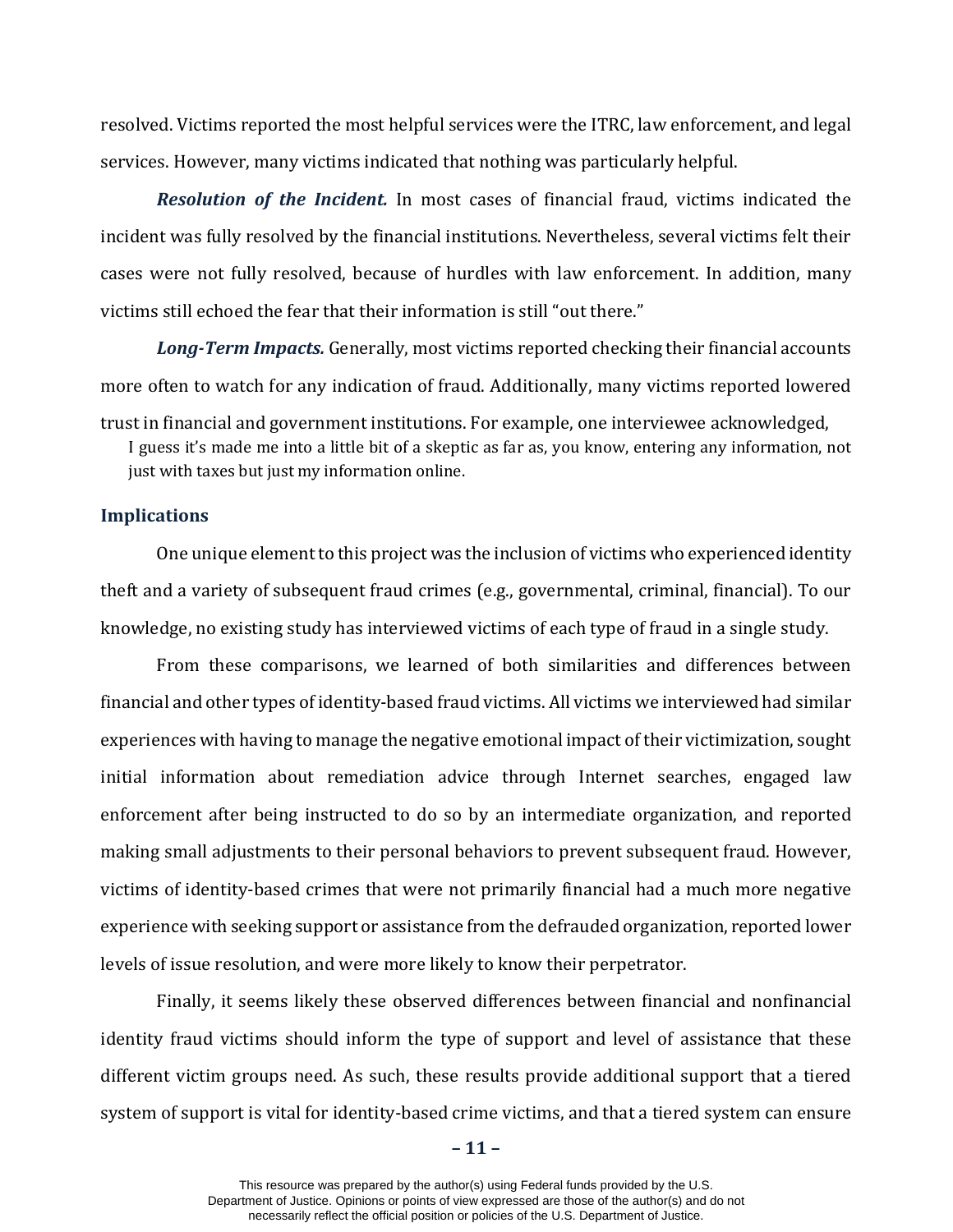both efficient use of resources and effective support for victims as they work to remediate the adverse impacts of their identity-based victimization.

## **ADDENDUM**

The ITRC produces a monthly data breach newsletter for 3,607 subscribers. Though data breaches were not the direct subject of this study, their relationship to identity theft incidents became clear during our first round of focus groups. Thus, we felt the opportunity to poll industry professionals on how they view and address data exposure events, and the subsequent identity theft incidents would add a new and timely dimension to the study.

#### **Findings**

We received surveys from 75 unique respondents. Of these 75 respondents, 45 did not consent to take part in the survey. Thus, the final sample included 30 respondents. Due to the small sample, we simply review the descriptive statistics from the sample.

Respondents worked across a host of industries—including financial (38.5 percent), business (15.4 percent), education (15.4 percent), and government (7.7 percent)—and represented predominantly (37.9 percent) large organizations (500+ employees). Regarding their satisfaction with the amount of resources their organization invests in cyber security, well over half of the sample (61.6 percent) reported being satisfied or very satisfied. Regarding specific cyberattack experiences, most respondents indicated that their organization had never experienced an attack (68 percent) or exposure event (80 percent).

Every respondent (100 percent) indicated it was both the organization and the individual's responsibility to protect PII, but well more than half (61.9 percent) felt their organization did a good job protecting PII. In an interesting contrast, 68.2 percent of the respondents reported their industry in general did not do enough to protect PII.

#### **Implications**

There appears to be some ambiguity concerning the nature of an organization's responsibility in protecting individual-level PII. This issue bears further investigation.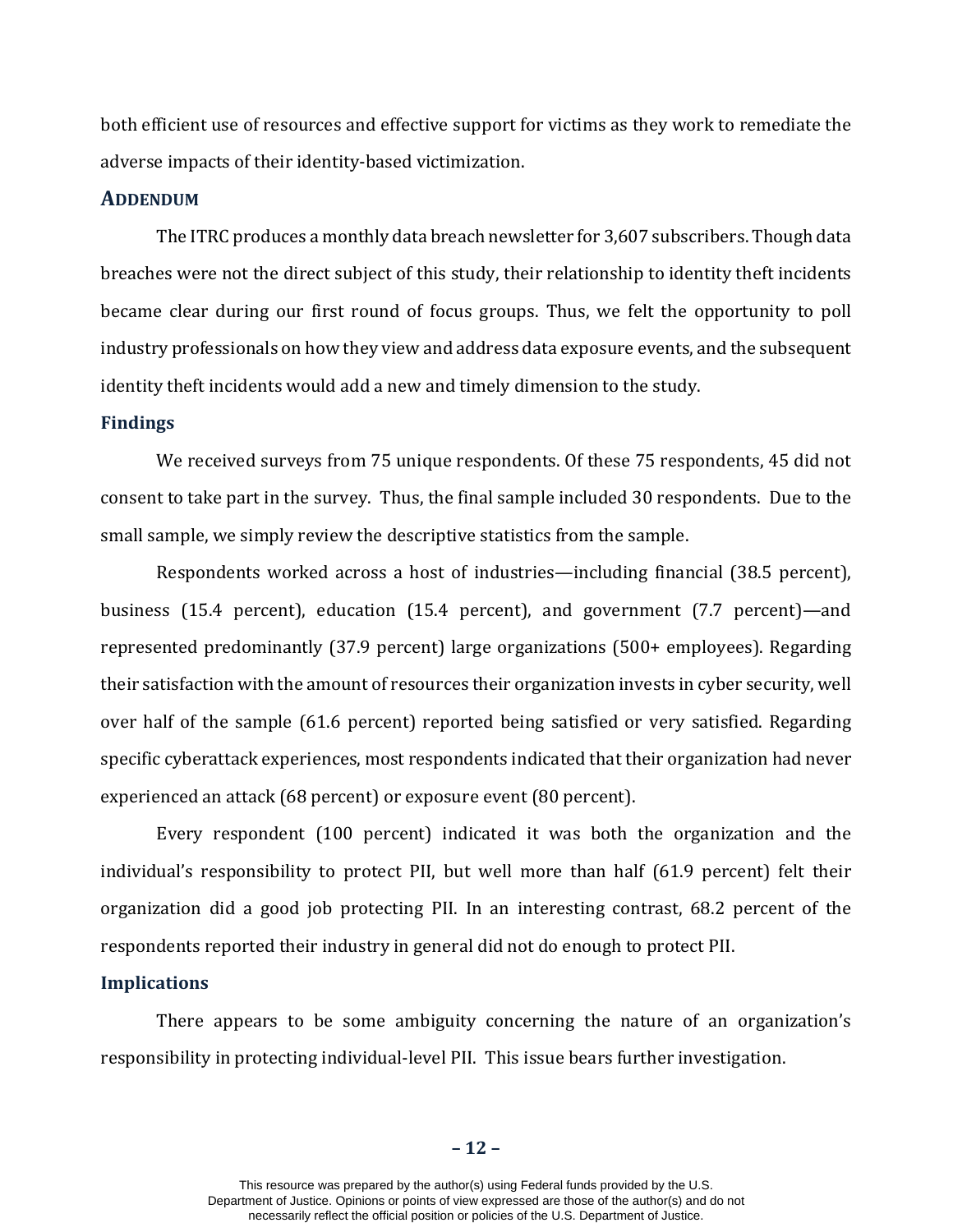#### **REFERENCES**

- Baumer, E., and Lauritsen, J. (2010). Reporting Crime to the Police, 1973-2005: A Multivariate Analysis of Long-Term Trends in the National Crime Survey (NCS) and National Crime Victimization Survey (NCVS). *Criminology*, 48, 131-185. [https://doi.org/10.1111/j.1745-](https://doi.org/10.1111/j.1745-9125.2010.00182.x) [9125.2010.00182.x](https://doi.org/10.1111/j.1745-9125.2010.00182.x)
- Golladay, K. and Holtfreter, K. (2017). The consequences of identity theft victimization: An examination of emotional and physical health outcomes. *Victims and Offenders: An International Journal of Evidence-based Research, Policy, and Practice*, 12(5), 741-760.
- Gottfredson, M.R. and Hindelang, M.J. (1979). A Study of the Behavior of Law. *American Sociological Review*, 44(1): 3-18.
- Koenig, K.L. and Schultz, K.H. (2010). *Koenig and Schultz's Disaster Medicine: Comprehensive Principles and Practices*. Cambridge University Press.
- Milne, G.R. 2003. How well do consumers protect themselves from identity theft? *Journal of Consumer Affairs* 37(2):388–402.
- Milne, G.R., Rohm, A.J., and Bahl, S. 2004. Consumers' protection of online privacy and identity. *Journal of Consumer Affairs* 38(2):217–32.
- Payne, D., and Kennett–Hensel, P.A. 2017. Combatting identity theft: A proposed ethical policy statement and best practices. *Business and Society Review* 122(3):393–420.
- Piquero, N.L., Cohen, M., and Piquero, A.R. 2011. How much is the public willing to pay to be protected from identity theft? *Justice Quarterly* 28(3):437–59.
- Police Executive Research Forum. (2017). *The Utah Model: A Path Forward for Investigating and Building Resilience to Cyber Crime.* Washington, D.C.: US Dept of Justice, Office of Justice Programs, Bureau of Justice Assistance.
- Reyns, B.W. and Englebrecht, C.M. (2013). The Fear Factor Exploring Predictors of Fear Among Stalking Victims Throughout the Stalking Encounter. *Crime and Delinquency*, 59(5): 788- 808.